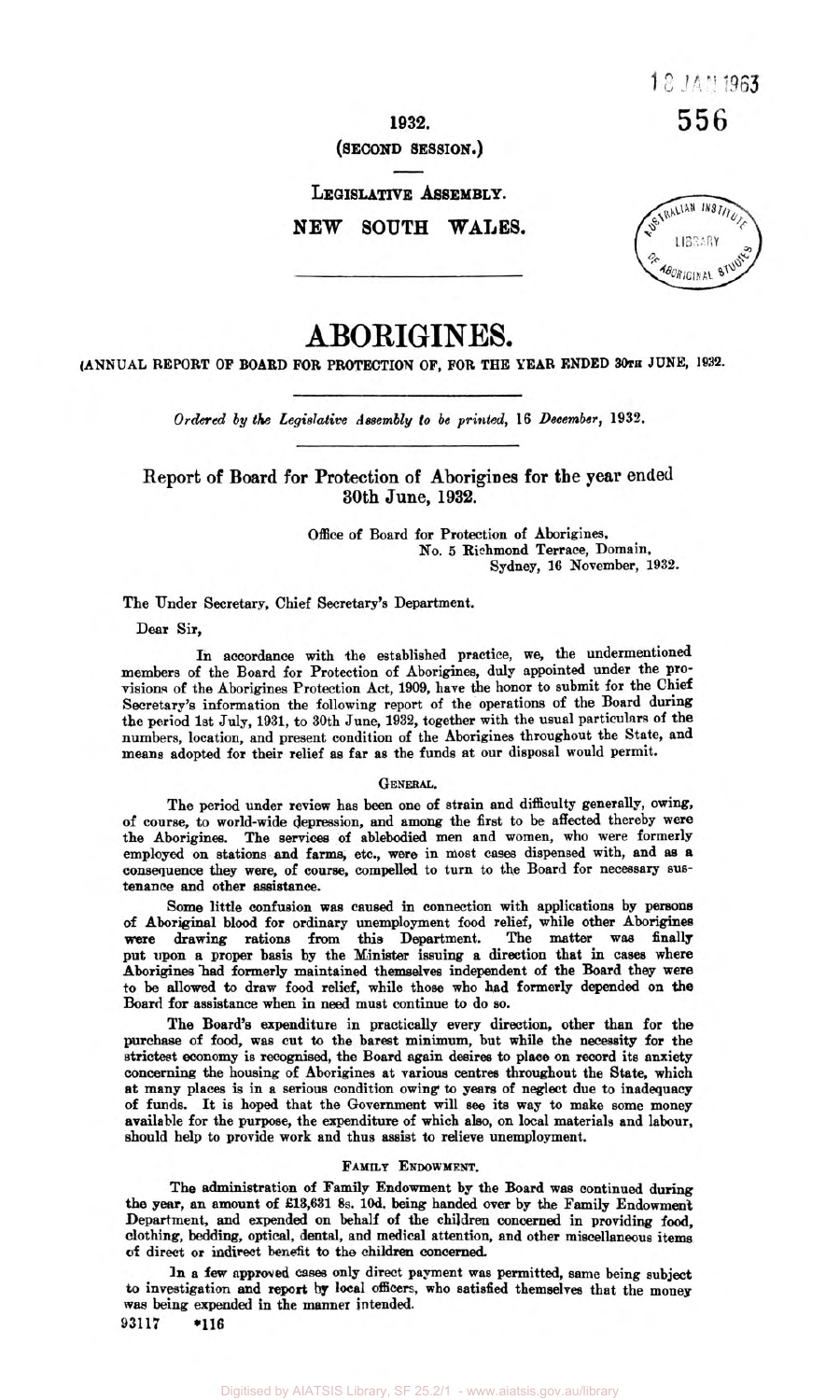#### ABORIGINAL STATIONS.

Reports received from the Managers of the various Aboriginal Stations all disclose large increases in population, due to the influx of Aborigines who, owing to loss of employment, have been glad to take advantage of the sanctuary provided.

Efforts are being made on numbers of stations to reduce expenditure by the cultivation of potatoes, turnips, and other vegetables which form part of the ration scale.

Having secured pumps and second-hand piping and engines, pumping plants have been, or are now in process of being installed, at a number of centres where a water supply was urgently needed, and it is felt that, with these facilities and improved housing conditions, the Aboriginal Stations which are under the control of Teacher-Managers, who are assisted by their wives who act as Matrons, will establish and maintain a standard of comfort which will prove an attraction to those Aborigines who have formerly been inclined to live elsewhere, under, generally, most undesirable conditions, and in this connection it might be appropriate to mention that the Board, realising the inadequacy of its powers under existing legislation, contemplates seeking certain amendments to its Act, which will enable it to, among other things, concentrate on its Reserves, persons of Aboriginal blood, who are now living on stock routes and alongside of towns, and maintain a definite control over them, so that they will not be at liberty to leave without permission.

A policy of concentration must result in a considerable improvement in the living conditions of the Aborigines concerned, as, subject to the Board having sufficient money for its housing requirements, that housing will be erected at a lesser number of centres, and will be principally on Aboriginal Stations, in village communities, where there will be water supplies, decent sanitation, and distribution of rations from bulk stores, a more liberal meat issue consequent upon growing and killing of meat on the place, and educational facilities for the children-the whole under resident supervision.

# TRAINING **HOMES.**

Satisfactory routine work has been carried on at the Training Homes at Cootamundra and Kinchela, the former accommodating girls and the latter boys. Both these homes accommodate children who are generally removed from unsatisfactory surroundings, trained, and then placed in suitable situations, the girls in domestic service and the boys on farms and stations.

The homes are a feature of the community life of the localities in which they are situated, and everything is done to foster in the inmates the feeling that they have a definite place as citizens, and, judging from results which have already been achieved, there can be no doubt that this effort to inculcate self-respect and independence has met with a large measure of success. Very many of the girls and boys who passed through these homes years ago are now married, and in a large number of instances have since maintained themselves independent of Government assistance, having practically graduated into the general community.

At Bomaderry, on the South Coast, a Children's Home is maintained by the United Aborigines' Mission, the Board supplying rations, medical attention, and other assistance. This home accommodates young children, the Board having **fixed** the maximum age at 10 years, after which the children are transferred to either Cootamundra or Kinchela.

#### EDUCATION.

Satisfactory reports were received from District School Inspectors concerning Aborigines' schools, which have **been** established at many centres where the Aboriginal population justified same. The work in these schools is up to third class standard, and manual training is made a feature.

**The** children respond readily to tuition which appeals to their sense of form and colour, and they also have a particular liking for music and singing. Very creditable results have been achieved, and prizes have **been** secured by the pupils of the Board's **schools** at numbers of district shows where exhibits of manual work have been entered.

#### **EMPLOYMENT.**

In normal times ablebodied Aborigines experience little difficulty in securing suitable empIoyment, either in domestic service or, in the case of the men, as bush workers, but during the past year the large majority of them have perforce been idle. **To** meet the situation and to assist the ablebodied men to maintain their self-respect, the Hoard has, in return for rations and other assistance, provided employment on its Reserves, and a good deal of such work as fencing, road making, formation of gardens, drainage, etc., has **been** carried out.

## NUMBERS **AND** EXPENDITURE.

On 1st June a census of **Aborigines** throughout the State **was** taken, and the figures made available to the State and Federal Government Statisticians. These disclosed that in New South Wales there **remain 913** full bloods and **8,767** half-castes, **in**  the **care** and protection of which **an** *amount* **of £55,517** was expended, including items within **the Votes** of the **Aborigines** Protection Board and of the Departments of Public Health, Education, Government Stores, and Resumed Properties.